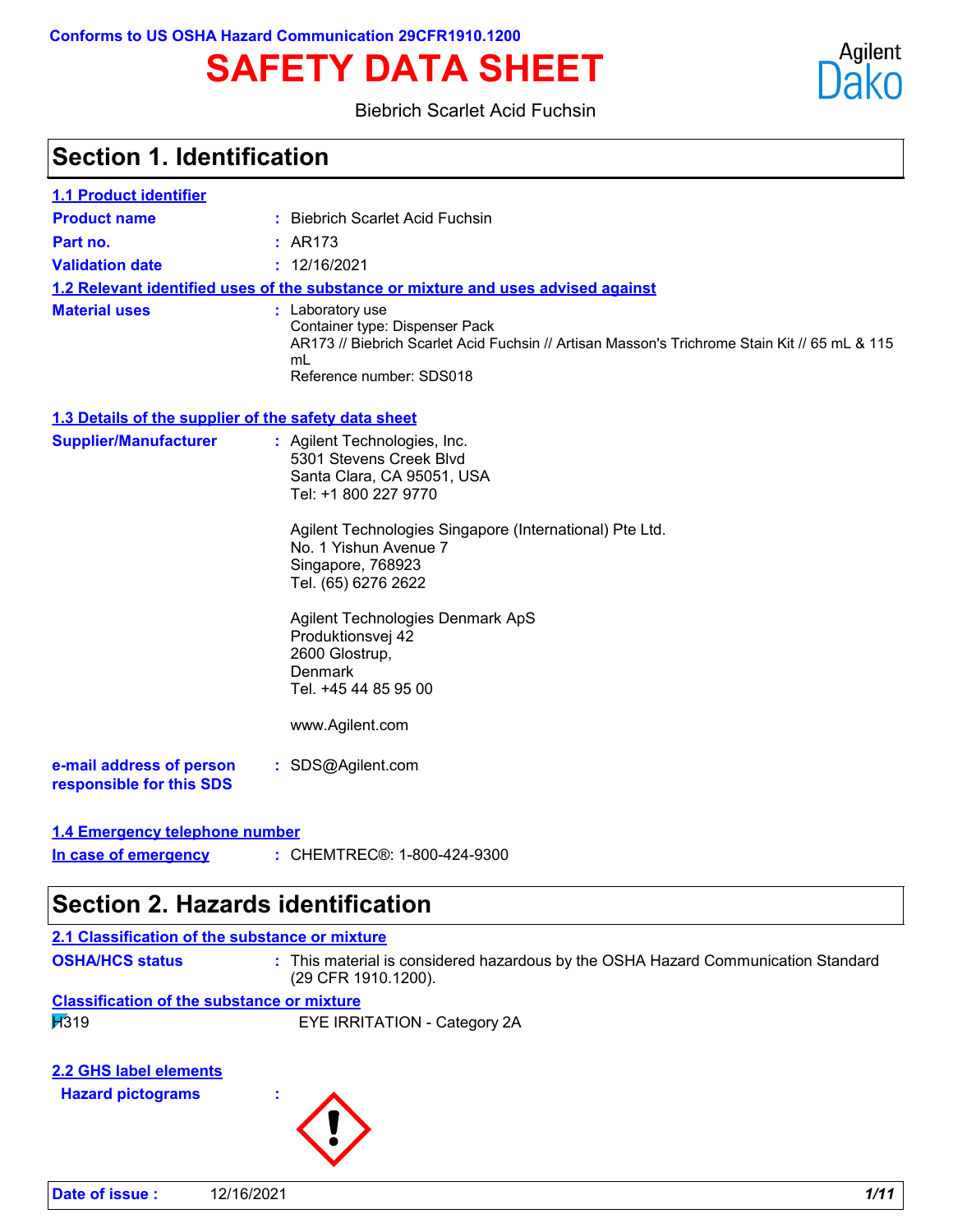# **Section 2. Hazards identification**

| <b>Signal word</b>                         | $:$ Warning                                                                                                                                                                                                                                                       |
|--------------------------------------------|-------------------------------------------------------------------------------------------------------------------------------------------------------------------------------------------------------------------------------------------------------------------|
| <b>Hazard statements</b>                   | : H319 - Causes serious eye irritation.                                                                                                                                                                                                                           |
| <b>Precautionary statements</b>            |                                                                                                                                                                                                                                                                   |
| <b>Prevention</b>                          | $\frac{1}{2}$ $\mathbb{P}280$ - Wear eye or face protection.                                                                                                                                                                                                      |
| <b>Response</b>                            | $\frac{1}{2}$ $\overline{P}305$ + P351 + P338 - IF IN EYES: Rinse cautiously with water for several minutes.<br>Remove contact lenses, if present and easy to do. Continue rinsing.<br>P337 + P313 - If eye irritation persists: Get medical advice or attention. |
| <b>Storage</b>                             | : Not applicable.                                                                                                                                                                                                                                                 |
| <b>Disposal</b>                            | $:$ Not applicable.                                                                                                                                                                                                                                               |
| 2.3 Other hazards                          |                                                                                                                                                                                                                                                                   |
| <b>Hazards not otherwise</b><br>classified | : None known.                                                                                                                                                                                                                                                     |

# **Section 3. Composition/information on ingredients**

**Substance/mixture :**

: Mixture

| <b>Ingredient name</b>             | 70     | <b>CAS number</b> |
|------------------------------------|--------|-------------------|
| Acetic acid                        | $≤2.3$ | 64-19-7           |
| Polyoxyethylene octyl phenyl ether | ≤2.3   | 9002-93-1         |

Any concentration shown as a range is to protect confidentiality or is due to batch variation.

**There are no additional ingredients present which, within the current knowledge of the supplier and in the concentrations applicable, are classified and hence require reporting in this section.**

**Occupational exposure limits, if available, are listed in Section 8.**

### **Section 4. First aid measures**

| 4.1 Description of necessary first aid measures        |                                                                                                                                                                                                                                                                                                                                                                                                                                                                                                                                                                                                                                                                                                                                   |
|--------------------------------------------------------|-----------------------------------------------------------------------------------------------------------------------------------------------------------------------------------------------------------------------------------------------------------------------------------------------------------------------------------------------------------------------------------------------------------------------------------------------------------------------------------------------------------------------------------------------------------------------------------------------------------------------------------------------------------------------------------------------------------------------------------|
| <b>Eye contact</b>                                     | : Immediately flush eyes with plenty of water, occasionally lifting the upper and lower<br>eyelids. Check for and remove any contact lenses. Continue to rinse for at least 10<br>minutes. Get medical attention.                                                                                                                                                                                                                                                                                                                                                                                                                                                                                                                 |
| <b>Inhalation</b>                                      | : Remove victim to fresh air and keep at rest in a position comfortable for breathing. If<br>not breathing, if breathing is irregular or if respiratory arrest occurs, provide artificial<br>respiration or oxygen by trained personnel. It may be dangerous to the person providing<br>aid to give mouth-to-mouth resuscitation. Get medical attention if adverse health effects<br>persist or are severe. If unconscious, place in recovery position and get medical<br>attention immediately. Maintain an open airway. Loosen tight clothing such as a collar,<br>tie, belt or waistband.                                                                                                                                      |
| <b>Skin contact</b>                                    | : Flush contaminated skin with plenty of water. Remove contaminated clothing and<br>shoes. Get medical attention if symptoms occur. Wash clothing before reuse. Clean<br>shoes thoroughly before reuse.                                                                                                                                                                                                                                                                                                                                                                                                                                                                                                                           |
| <b>Ingestion</b>                                       | : Mash out mouth with water. Remove dentures if any. If material has been swallowed<br>and the exposed person is conscious, give small quantities of water to drink. Stop if the<br>exposed person feels sick as vomiting may be dangerous. Do not induce vomiting<br>unless directed to do so by medical personnel. If vomiting occurs, the head should be<br>kept low so that vomit does not enter the lungs. Get medical attention if adverse health<br>effects persist or are severe. Never give anything by mouth to an unconscious person.<br>If unconscious, place in recovery position and get medical attention immediately.<br>Maintain an open airway. Loosen tight clothing such as a collar, tie, belt or waistband. |
| 4.2 Most important symptoms/effects, acute and delayed |                                                                                                                                                                                                                                                                                                                                                                                                                                                                                                                                                                                                                                                                                                                                   |
| <b>Potential acute health effects</b>                  |                                                                                                                                                                                                                                                                                                                                                                                                                                                                                                                                                                                                                                                                                                                                   |

| <b>Eye contact</b> |
|--------------------|

**Eye contact :** Causes serious eye irritation.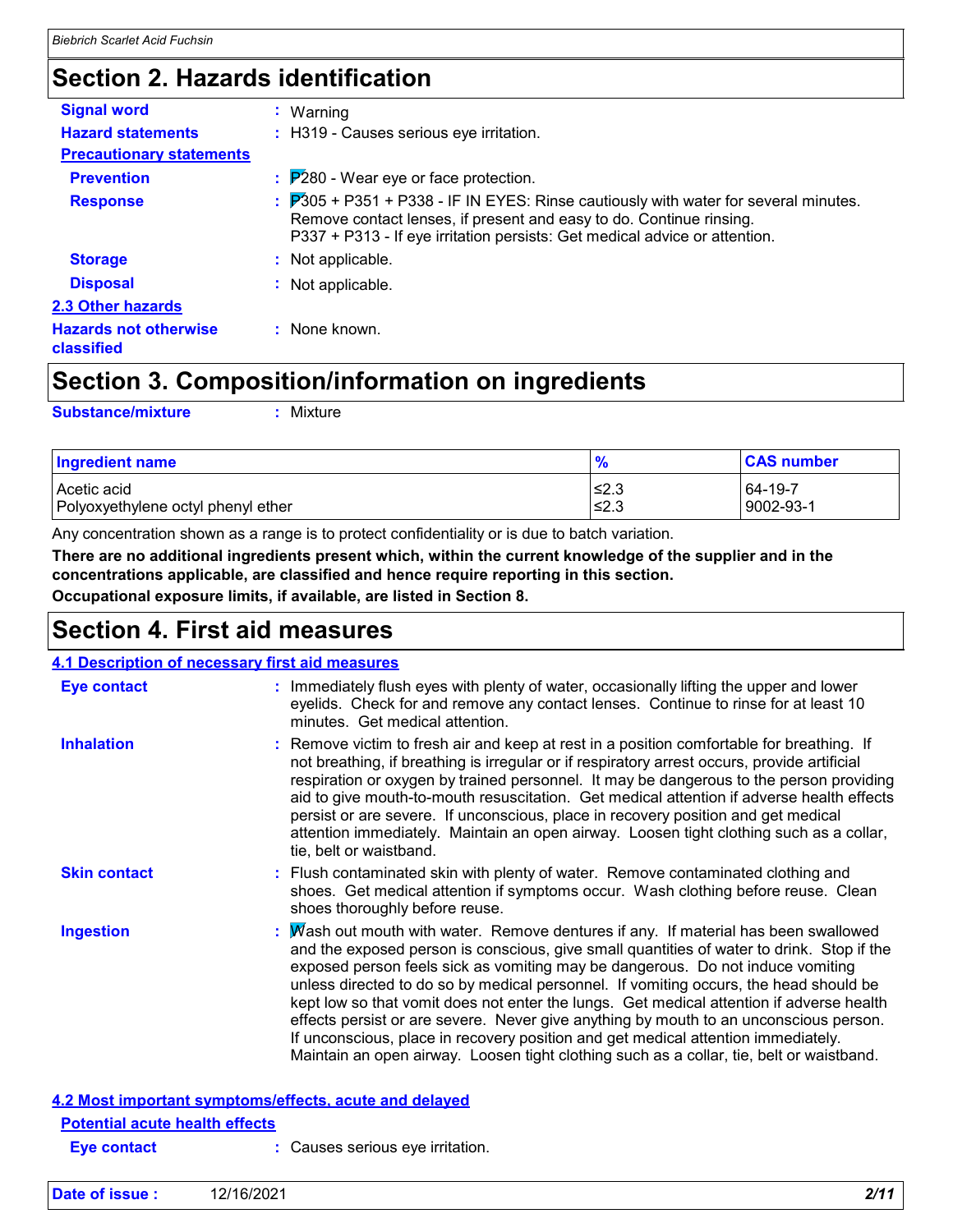# **Section 4. First aid measures**

| <b>Inhalation</b>                   | : No known significant effects or critical hazards.                                                                                                                           |
|-------------------------------------|-------------------------------------------------------------------------------------------------------------------------------------------------------------------------------|
| <b>Skin contact</b>                 | : No known significant effects or critical hazards.                                                                                                                           |
| <b>Ingestion</b>                    | : No known significant effects or critical hazards.                                                                                                                           |
| <b>Over-exposure signs/symptoms</b> |                                                                                                                                                                               |
| Eye contact                         | $:$ Adverse symptoms may include the following:<br>pain or irritation<br>watering<br>redness                                                                                  |
| <b>Inhalation</b>                   | : No specific data.                                                                                                                                                           |
| <b>Skin contact</b>                 | : No specific data.                                                                                                                                                           |
| <b>Ingestion</b>                    | : No specific data.                                                                                                                                                           |
|                                     | 4.3 Indication of immediate medical attention and special treatment needed, if necessary                                                                                      |
| <b>Notes to physician</b>           | : Treat symptomatically. Contact poison treatment specialist immediately if large<br>quantities have been ingested or inhaled.                                                |
| <b>Specific treatments</b>          | : No specific treatment.                                                                                                                                                      |
| <b>Protection of first-aiders</b>   | : No action shall be taken involving any personal risk or without suitable training. It may<br>be dangerous to the person providing aid to give mouth-to-mouth resuscitation. |
|                                     |                                                                                                                                                                               |

**See toxicological information (Section 11)**

# **Section 5. Fire-fighting measures**

| 5.1 Extinguishing media                                   |                                                                                                                                                                                                     |  |
|-----------------------------------------------------------|-----------------------------------------------------------------------------------------------------------------------------------------------------------------------------------------------------|--|
| <b>Suitable extinguishing</b><br>media                    | : Use an extinguishing agent suitable for the surrounding fire.                                                                                                                                     |  |
| <b>Unsuitable extinguishing</b><br>media                  | : None known.                                                                                                                                                                                       |  |
| 5.2 Special hazards arising from the substance or mixture |                                                                                                                                                                                                     |  |
| <b>Specific hazards arising</b><br>from the chemical      | : In a fire or if heated, a pressure increase will occur and the container may burst.                                                                                                               |  |
| <b>Hazardous thermal</b><br>decomposition products        | Decomposition products may include the following materials:<br>carbon dioxide<br>carbon monoxide                                                                                                    |  |
| <b>5.3 Advice for firefighters</b>                        |                                                                                                                                                                                                     |  |
| <b>Special protective actions</b><br>for fire-fighters    | : Promptly isolate the scene by removing all persons from the vicinity of the incident if<br>there is a fire. No action shall be taken involving any personal risk or without suitable<br>training. |  |
| <b>Special protective</b><br>equipment for fire-fighters  | : Fire-fighters should wear appropriate protective equipment and self-contained breathing<br>apparatus (SCBA) with a full face-piece operated in positive pressure mode.                            |  |

# **Section 6. Accidental release measures**

#### **6.1 Personal precautions, protective equipment and emergency procedures**

| <b>For non-emergency</b> | : No action shall be taken involving any personal risk or without suitable training.    |  |  |
|--------------------------|-----------------------------------------------------------------------------------------|--|--|
| personnel                | Evacuate surrounding areas. Keep unnecessary and unprotected personnel from             |  |  |
|                          | entering. Do not touch or walk through spilled material. Avoid breathing vapor or mist. |  |  |
|                          | Provide adequate ventilation. Wear appropriate respirator when ventilation is           |  |  |
|                          | inadequate. Put on appropriate personal protective equipment.                           |  |  |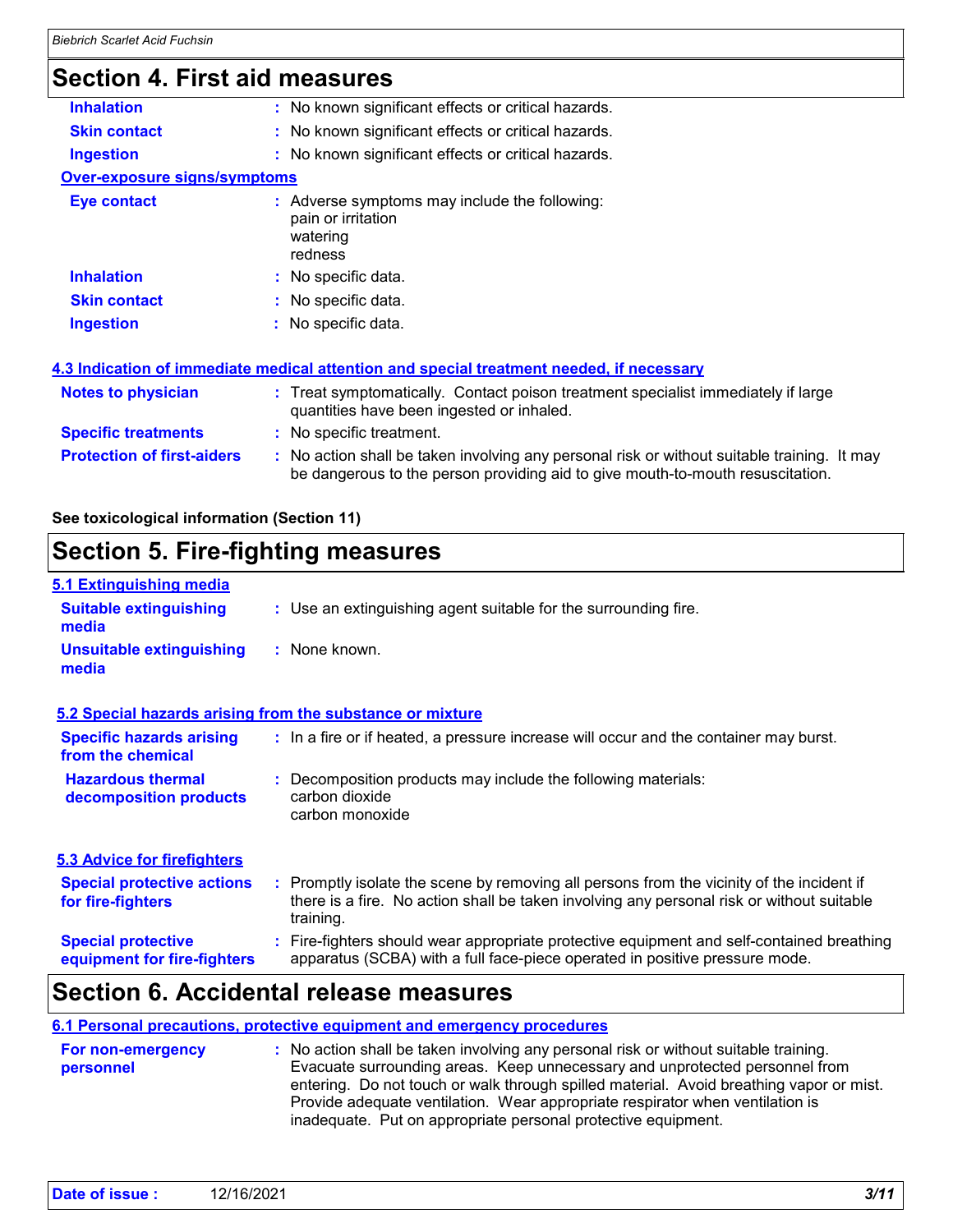# **Section 6. Accidental release measures**

| For emergency responders                       | If specialized clothing is required to deal with the spillage, take note of any information in<br>Section 8 on suitable and unsuitable materials. See also the information in "For non-<br>emergency personnel".                                                                 |
|------------------------------------------------|----------------------------------------------------------------------------------------------------------------------------------------------------------------------------------------------------------------------------------------------------------------------------------|
| <b>6.2 Environmental</b><br><b>precautions</b> | : Avoid dispersal of spilled material and runoff and contact with soil, waterways, drains<br>and sewers. Inform the relevant authorities if the product has caused environmental<br>pollution (sewers, waterways, soil or air).                                                  |
|                                                | 6.3 Methods and materials for containment and cleaning up                                                                                                                                                                                                                        |
| <b>Methods for cleaning up</b>                 | : Stop leak if without risk. Move containers from spill area. Dilute with water and mop up<br>if water-soluble. Alternatively, or if water-insoluble, absorb with an inert dry material and<br>place in an appropriate waste disposal container. Dispose of via a licensed waste |

# **Section 7. Handling and storage**

#### **7.1 Precautions for safe handling**

| <b>Protective measures</b>                                                           | : Put on appropriate personal protective equipment (see Section 8). Do not ingest. Avoid<br>contact with eyes, skin and clothing. Avoid breathing vapor or mist. Keep in the original<br>container or an approved alternative made from a compatible material, kept tightly<br>closed when not in use. Empty containers retain product residue and can be hazardous.<br>Do not reuse container.                                                                                                                                                                                                                                              |
|--------------------------------------------------------------------------------------|----------------------------------------------------------------------------------------------------------------------------------------------------------------------------------------------------------------------------------------------------------------------------------------------------------------------------------------------------------------------------------------------------------------------------------------------------------------------------------------------------------------------------------------------------------------------------------------------------------------------------------------------|
| <b>Advice on general</b><br>occupational hygiene                                     | : Eating, drinking and smoking should be prohibited in areas where this material is<br>handled, stored and processed. Workers should wash hands and face before eating,<br>drinking and smoking. Remove contaminated clothing and protective equipment before<br>entering eating areas. See also Section 8 for additional information on hygiene<br>measures.                                                                                                                                                                                                                                                                                |
| <b>7.2 Conditions for safe</b><br>storage, including any<br><b>incompatibilities</b> | : Specific storage conditions: Please consult the label.<br>Store in accordance with local regulations. Store in original container protected from<br>direct sunlight in a dry, cool and well-ventilated area, away from incompatible materials<br>(see Section 10) and food and drink. Keep container tightly closed and sealed until<br>ready for use. Containers that have been opened must be carefully resealed and kept<br>upright to prevent leakage. Do not store in unlabeled containers. Use appropriate<br>containment to avoid environmental contamination. See Section 10 for incompatible<br>materials before handling or use. |
| 7.3 Specific end use(s)                                                              |                                                                                                                                                                                                                                                                                                                                                                                                                                                                                                                                                                                                                                              |
| <b>Recommendations</b>                                                               | : Industrial applications, Professional applications.                                                                                                                                                                                                                                                                                                                                                                                                                                                                                                                                                                                        |

**Industrial sector specific : Mot available. solutions**

disposal contractor.

# **Section 8. Exposure controls/personal protection**

### **8.1 Control parameters**

#### **Occupational exposure limits**

| <b>Ingredient name</b> | <b>Exposure limits</b>                                                                                                                                                                                                                                                       |
|------------------------|------------------------------------------------------------------------------------------------------------------------------------------------------------------------------------------------------------------------------------------------------------------------------|
| <b>Acetic</b> acid     | ACGIH TLV (United States, 1/2021).<br>TWA: 10 ppm 8 hours.<br>TWA: $25 \text{ mg/m}^3$ 8 hours.<br>STEL: 15 ppm 15 minutes.<br>STEL: 37 mg/m <sup>3</sup> 15 minutes.<br>OSHA PEL 1989 (United States, 3/1989).<br>TWA: 10 ppm 8 hours.<br>TWA: $25 \text{ mg/m}^3$ 8 hours. |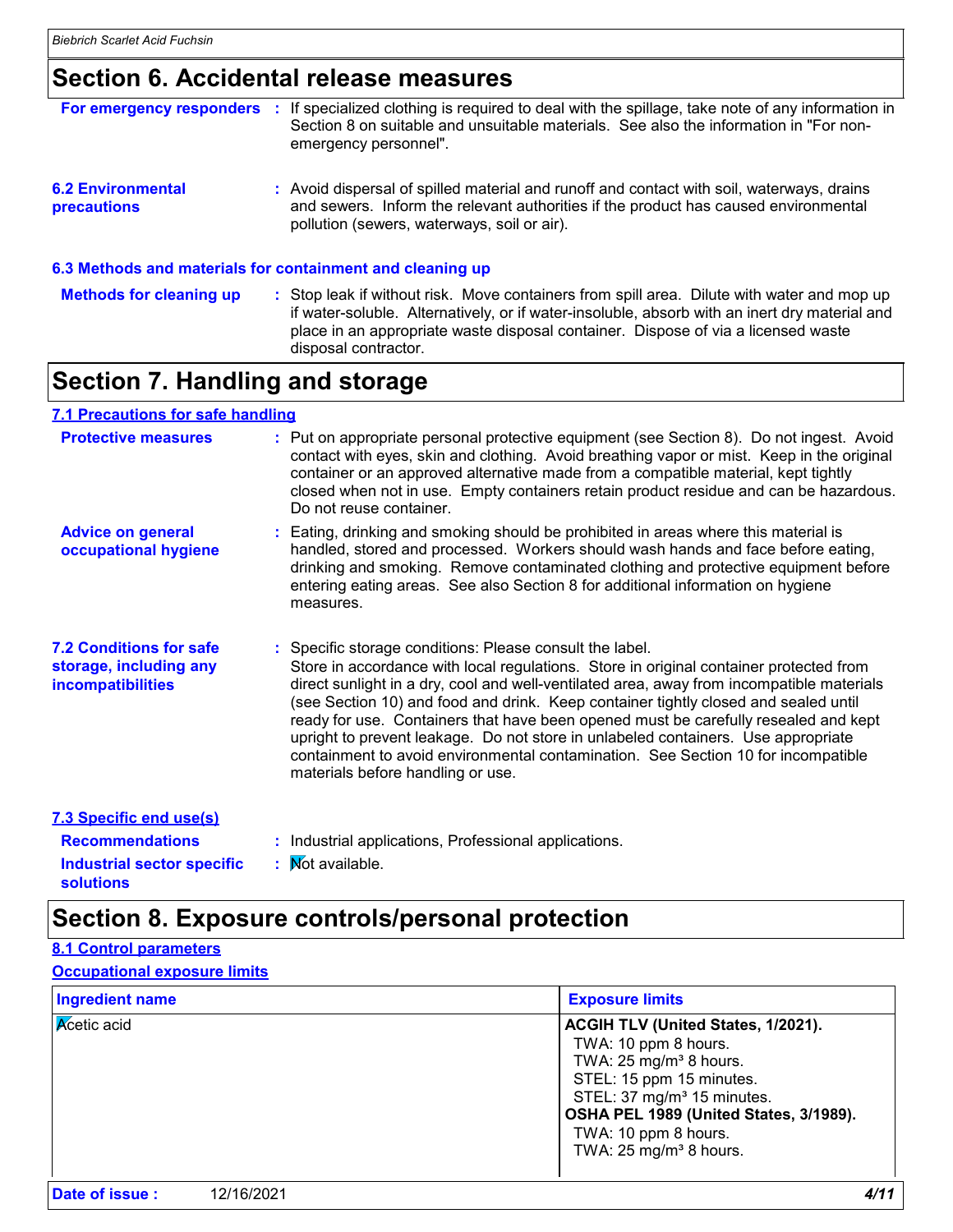# **Section 8. Exposure controls/personal protection**

|                                    | NIOSH REL (United States, 10/2020).    |
|------------------------------------|----------------------------------------|
|                                    | TWA: 10 ppm 10 hours.                  |
|                                    | TWA: $25 \text{ mg/m}^3$ 10 hours.     |
|                                    | STEL: 15 ppm 15 minutes.               |
|                                    | STEL: 37 mg/m <sup>3</sup> 15 minutes. |
|                                    | OSHA PEL (United States, 5/2018).      |
|                                    | TWA: 10 ppm 8 hours.                   |
|                                    | TWA: $25 \text{ mg/m}^3$ 8 hours.      |
| Polyoxyethylene octyl phenyl ether | None.                                  |

| <b>8.2 Exposure controls</b>                     |                                                                                                                                                                                                                                                                                                                                                                                                                                                                                                                                                                                                                      |
|--------------------------------------------------|----------------------------------------------------------------------------------------------------------------------------------------------------------------------------------------------------------------------------------------------------------------------------------------------------------------------------------------------------------------------------------------------------------------------------------------------------------------------------------------------------------------------------------------------------------------------------------------------------------------------|
| <b>Appropriate engineering</b><br>controls       | : Good general ventilation should be sufficient to control worker exposure to airborne<br>contaminants.                                                                                                                                                                                                                                                                                                                                                                                                                                                                                                              |
| <b>Environmental exposure</b><br><b>controls</b> | Emissions from ventilation or work process equipment should be checked to ensure<br>they comply with the requirements of environmental protection legislation. In some<br>cases, fume scrubbers, filters or engineering modifications to the process equipment<br>will be necessary to reduce emissions to acceptable levels.                                                                                                                                                                                                                                                                                        |
| <b>Individual protection measures</b>            |                                                                                                                                                                                                                                                                                                                                                                                                                                                                                                                                                                                                                      |
| <b>Hygiene measures</b>                          | Wash hands, forearms and face thoroughly after handling chemical products, before<br>eating, smoking and using the lavatory and at the end of the working period.<br>Appropriate techniques should be used to remove potentially contaminated clothing.<br>Wash contaminated clothing before reusing. Ensure that eyewash stations and safety<br>showers are close to the workstation location.                                                                                                                                                                                                                      |
| <b>Eye/face protection</b>                       | Safety eyewear complying with an approved standard should be used when a risk<br>assessment indicates this is necessary to avoid exposure to liquid splashes, mists,<br>gases or dusts. If contact is possible, the following protection should be worn, unless<br>the assessment indicates a higher degree of protection: chemical splash goggles.                                                                                                                                                                                                                                                                  |
| <b>Skin protection</b>                           |                                                                                                                                                                                                                                                                                                                                                                                                                                                                                                                                                                                                                      |
| <b>Hand protection</b>                           | Chemical-resistant, impervious gloves complying with an approved standard should be<br>worn at all times when handling chemical products if a risk assessment indicates this is<br>necessary. Considering the parameters specified by the glove manufacturer, check<br>during use that the gloves are still retaining their protective properties. It should be<br>noted that the time to breakthrough for any glove material may be different for different<br>glove manufacturers. In the case of mixtures, consisting of several substances, the<br>protection time of the gloves cannot be accurately estimated. |
| <b>Body protection</b>                           | Personal protective equipment for the body should be selected based on the task being<br>performed and the risks involved and should be approved by a specialist before<br>handling this product.                                                                                                                                                                                                                                                                                                                                                                                                                    |
| <b>Other skin protection</b>                     | : Appropriate footwear and any additional skin protection measures should be selected<br>based on the task being performed and the risks involved and should be approved by a<br>specialist before handling this product.                                                                                                                                                                                                                                                                                                                                                                                            |
| <b>Respiratory protection</b>                    | : Based on the hazard and potential for exposure, select a respirator that meets the<br>appropriate standard or certification. Respirators must be used according to a<br>respiratory protection program to ensure proper fitting, training, and other important<br>aspects of use.                                                                                                                                                                                                                                                                                                                                  |

# **Section 9. Physical and chemical properties and safety characteristics**

The conditions of measurement of all properties are at standard temperature and pressure unless otherwise indicated.

| Date of issue :       | 12/16/2021            | 5/11 |
|-----------------------|-----------------------|------|
| Odor                  | Vinegar-like [Slight] |      |
| <b>Color</b>          | : Purple. Red.        |      |
| <b>Physical state</b> | Liquid.               |      |
| <b>Appearance</b>     |                       |      |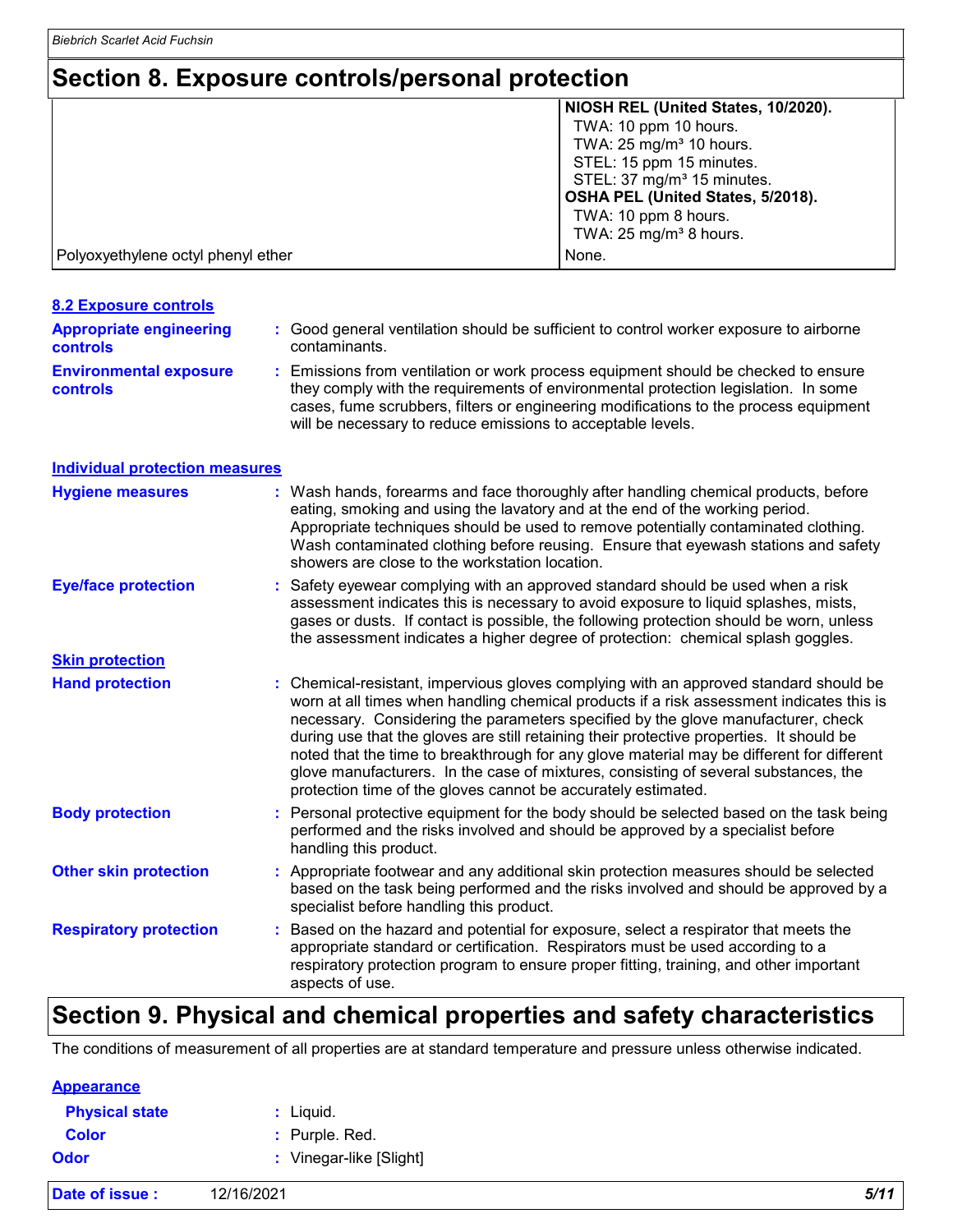# **Section 9. Physical and chemical properties and safety characteristics**

| : Not available.                     |
|--------------------------------------|
| : Not available.                     |
| : $0^{\circ}$ C (32 $^{\circ}$ F)    |
| : $100^{\circ}$ C (212 $^{\circ}$ F) |
|                                      |

### **Flash point**

| <b>Flash point</b>                                           |   | <b>Closed cup</b>                                             |                 |                         |                         |                 | <b>Open cup</b>         |                        |  |
|--------------------------------------------------------------|---|---------------------------------------------------------------|-----------------|-------------------------|-------------------------|-----------------|-------------------------|------------------------|--|
|                                                              |   | <b>Ingredient name</b>                                        | $\rm ^{\circ}C$ | $\overline{\mathsf{F}}$ | <b>Method</b>           | $\rm ^{\circ}C$ | $\overline{\mathsf{F}}$ | <b>Method</b>          |  |
|                                                              |   | Acetic acid                                                   | 39              | 102.2                   |                         |                 |                         |                        |  |
|                                                              |   | Polyoxyethylene octyl<br>phenyl ether                         | >109.85         | >229.7                  |                         |                 |                         |                        |  |
| <b>Evaporation rate</b>                                      |   | Not available.                                                |                 |                         |                         |                 |                         |                        |  |
| <b>Flammability</b>                                          |   | Not applicable.                                               |                 |                         |                         |                 |                         |                        |  |
| <b>Lower and upper explosion</b><br>limit/flammability limit |   | : Not available.                                              |                 |                         |                         |                 |                         |                        |  |
| <b>Vapor pressure</b>                                        | t |                                                               |                 |                         | Vapor Pressure at 20°C  |                 |                         | Vapor pressure at 50°C |  |
|                                                              |   | <b>Ingredient name</b>                                        | mm Hg           | kPa                     | <b>Method</b>           | mm<br>Hg        | kPa                     | <b>Method</b>          |  |
|                                                              |   | <b>W</b> ater                                                 | 23.8            | 3.2                     |                         | 92.258          | 12.3                    |                        |  |
|                                                              |   | Acetic acid                                                   | 15.59           | 2.1                     |                         |                 |                         |                        |  |
| <b>Relative vapor density</b>                                |   | Not available.                                                |                 |                         |                         |                 |                         |                        |  |
| <b>Relative density</b>                                      |   | : Not available.                                              |                 |                         |                         |                 |                         |                        |  |
| <b>Solubility</b>                                            |   | Soluble in the following materials: cold water and hot water. |                 |                         |                         |                 |                         |                        |  |
| <b>Miscible with water</b>                                   |   | $\mathbf{y}$ $\mathbf{y}$ $\mathbf{g}$ $\mathbf{g}$           |                 |                         |                         |                 |                         |                        |  |
| <b>Partition coefficient: n-</b><br>octanol/water            |   | <b>Not applicable.</b>                                        |                 |                         |                         |                 |                         |                        |  |
| <b>Auto-ignition temperature</b>                             |   | <b>Ingredient name</b>                                        |                 | $\circ$ C               | $\overline{\mathsf{F}}$ |                 | <b>Method</b>           |                        |  |
|                                                              |   | Acetic acid                                                   |                 | 463                     | 865.4                   |                 |                         |                        |  |
| <b>Decomposition temperature</b>                             |   | : Not available.                                              |                 |                         |                         |                 |                         |                        |  |
| <b>Viscosity</b>                                             |   | : Not available.                                              |                 |                         |                         |                 |                         |                        |  |
| <b>Particle characteristics</b>                              |   |                                                               |                 |                         |                         |                 |                         |                        |  |
| <b>Median particle size</b>                                  |   | : Mot applicable.                                             |                 |                         |                         |                 |                         |                        |  |

# **Section 10. Stability and reactivity**

| <b>10.4 Conditions to avoid</b>                 | : No specific data.                                                                                       |
|-------------------------------------------------|-----------------------------------------------------------------------------------------------------------|
| 10.5 Incompatible materials                     | : May react or be incompatible with oxidizing materials.                                                  |
| <b>10.6 Hazardous</b><br>decomposition products | : Under normal conditions of storage and use, hazardous decomposition products should<br>not be produced. |
| Date of issue:<br>12/16/2021                    | 6/11                                                                                                      |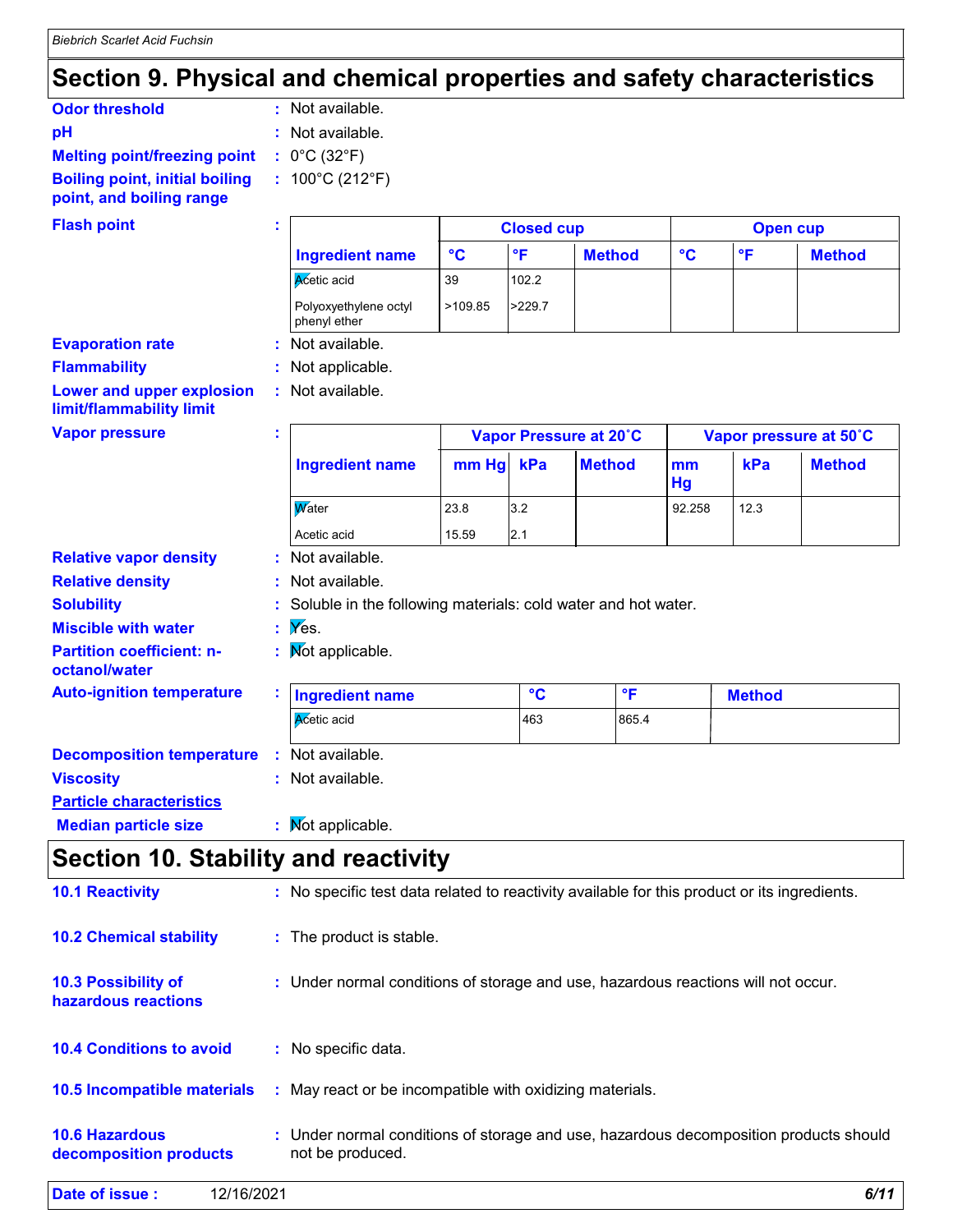# **Section 11. Toxicological information**

#### **11.1 Information on toxicological effects**

#### **Acute toxicity**

| <b>Product/ingredient name</b>        | <b>Result</b>                                            | <b>Species</b>       | <b>Dose</b>                                           | <b>Exposure</b> |
|---------------------------------------|----------------------------------------------------------|----------------------|-------------------------------------------------------|-----------------|
| Acetic acid                           | <b>LC50 Inhalation Vapor</b><br>LD50 Dermal<br>LD50 Oral | Rat<br>Rabbit<br>Rat | 11000 mg/m <sup>3</sup><br>$1060$ mg/kg<br>3310 mg/kg | l4 hours        |
| Polyoxyethylene octyl phenyl<br>ether | ILD50 Oral                                               | Rat                  | 1800 mg/kg                                            |                 |

#### **Irritation/Corrosion**

| <b>Product/ingredient name</b>                                        | Result                                          | <b>Species</b>   | <b>Score</b> | <b>Exposure</b>                         | <b>Observation</b> |
|-----------------------------------------------------------------------|-------------------------------------------------|------------------|--------------|-----------------------------------------|--------------------|
| <b>K</b> cetic acid<br>Polyoxyethylene octyl phenyl<br><b>l</b> ether | ISkin - Severe irritant<br>Skin - Mild irritant | Rabbit<br>Rabbit |              | $525 \text{ mg}$<br>24 hours 500<br>±u∟ |                    |

#### **Sensitization**

Not available.

#### **Mutagenicity**

| <b>Conclusion/Summary</b>    | : Not available. |
|------------------------------|------------------|
| <b>Carcinogenicity</b>       |                  |
| <b>Conclusion/Summary</b>    | : Not available. |
| <u>Reproductive toxicity</u> |                  |
| <b>Conclusion/Summary</b>    | : Not available. |

**Teratogenicity**

**Conclusion/Summary :** Not available.

#### **Specific target organ toxicity (single exposure)**

| <b>Name</b>                        | <b>Category</b> | <b>Route of</b><br><b>exposure</b> | <b>Target organs</b>                     |
|------------------------------------|-----------------|------------------------------------|------------------------------------------|
| Polyoxyethylene octyl phenyl ether | Category 3      |                                    | Respiratory tract<br><b>l</b> irritation |

#### **Specific target organ toxicity (repeated exposure)**

Not available.

#### **Aspiration hazard**

Not available.

#### **Information on the likely routes of exposure :** Routes of entry anticipated: Oral, Dermal, Inhalation.

#### **Potential acute health effects**

| Eye contact         | : Causes serious eye irritation.                    |
|---------------------|-----------------------------------------------------|
| <b>Inhalation</b>   | : No known significant effects or critical hazards. |
| <b>Skin contact</b> | : No known significant effects or critical hazards. |
| <b>Ingestion</b>    | : No known significant effects or critical hazards. |

|                    | Symptoms related to the physical, chemical and toxicological characteristics    |
|--------------------|---------------------------------------------------------------------------------|
| <b>Eve contact</b> | : Adverse symptoms may include the following:<br>pain or irritation<br>watering |

redness

```
Date of issue : 12/16/2021 7/11
```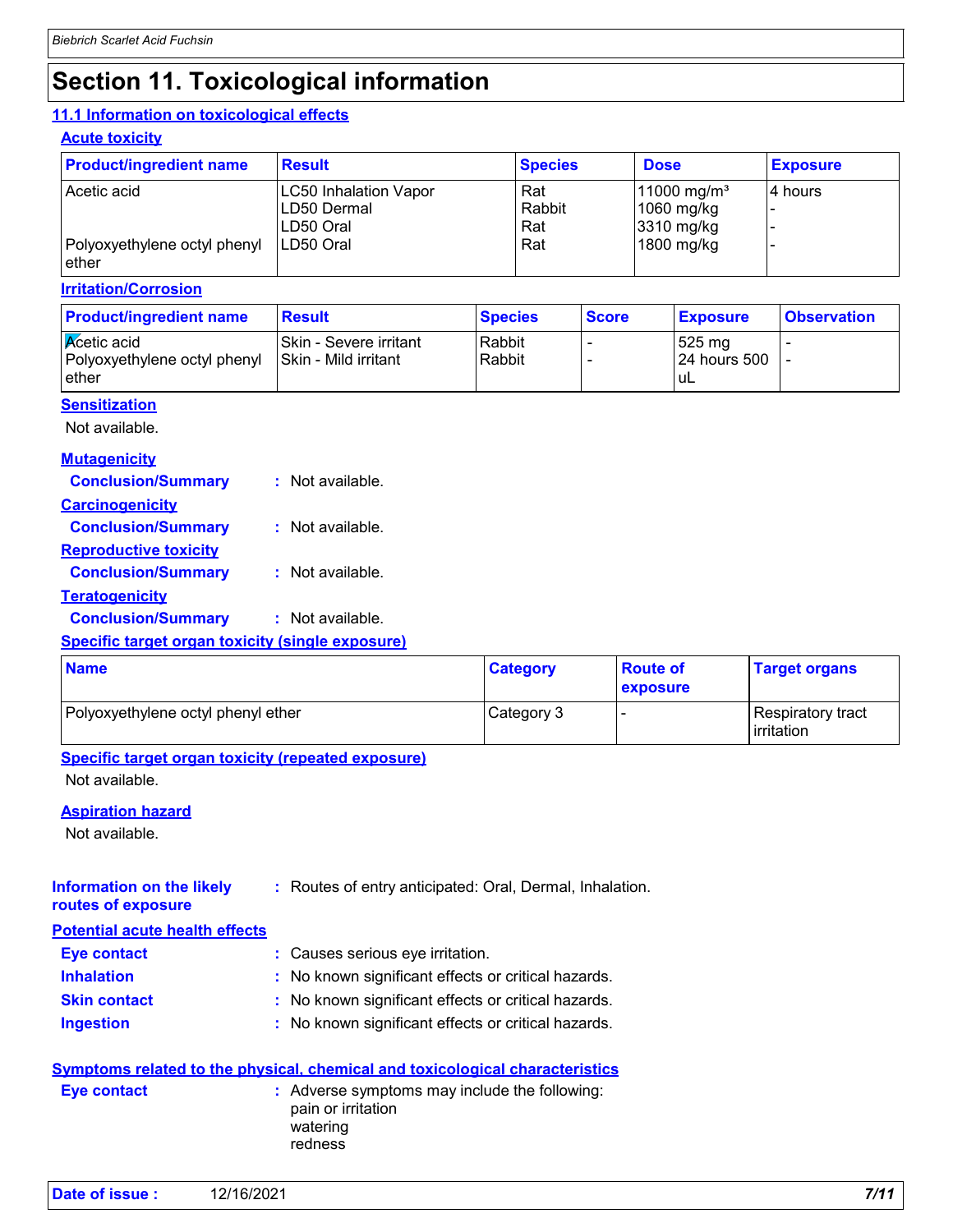# **Section 11. Toxicological information**

| <b>Inhalation</b>   | : No specific data. |
|---------------------|---------------------|
| <b>Skin contact</b> | : No specific data. |
| <b>Ingestion</b>    | : No specific data. |

|                                              | Delayed and immediate effects and also chronic effects from short and long term exposure |  |  |  |
|----------------------------------------------|------------------------------------------------------------------------------------------|--|--|--|
| <b>Short term exposure</b>                   |                                                                                          |  |  |  |
| <b>Potential immediate</b><br><b>effects</b> | : Not available.                                                                         |  |  |  |
| <b>Potential delayed effects</b>             | : Not available.                                                                         |  |  |  |
| Long term exposure                           |                                                                                          |  |  |  |
| <b>Potential immediate</b><br><b>effects</b> | $\therefore$ Not available.                                                              |  |  |  |
| <b>Potential delayed effects</b>             | : Not available.                                                                         |  |  |  |
| <b>Potential chronic health effects</b>      |                                                                                          |  |  |  |
| <b>General</b>                               | : No known significant effects or critical hazards.                                      |  |  |  |
| <b>Carcinogenicity</b>                       | : No known significant effects or critical hazards.                                      |  |  |  |
| <b>Mutagenicity</b>                          | : No known significant effects or critical hazards.                                      |  |  |  |
| <b>Reproductive toxicity</b>                 | : No known significant effects or critical hazards.                                      |  |  |  |

#### **Numerical measures of toxicity**

#### **Acute toxicity estimates**

| <b>Product/ingredient name</b>     | <b>Oral (mg/</b><br>kg) | <b>Dermal</b><br>$\frac{1}{2}$ (mg/kg) | <b>Inhalation</b><br>(gases)<br>(ppm) | <b>Inhalation</b><br>(vapors)<br>(mg/l) | <b>Inhalation</b><br>$\vert$ (dusts and<br>$mists)$ (mg/ |
|------------------------------------|-------------------------|----------------------------------------|---------------------------------------|-----------------------------------------|----------------------------------------------------------|
| Biebrich Scarlet Acid Fuchsin      | 116594.9                | 106000                                 | N/A                                   | 1100                                    | N/A                                                      |
| Acetic acid                        | 3310                    | 1060                                   | N/A                                   | 11                                      | N/A                                                      |
| Polyoxyethylene octyl phenyl ether | 1800                    | N/A                                    | N/A                                   | N/A                                     | N/A                                                      |

# **Section 12. Ecological information**

#### **12.1 Toxicity**

| <b>Product/ingredient name</b>        | <b>Result</b>                     | <b>Species</b>                                  | <b>Exposure</b> |  |
|---------------------------------------|-----------------------------------|-------------------------------------------------|-----------------|--|
| Acetic acid                           | Acute EC50 73400 µg/l Fresh water | Algae - Navicula seminulum                      | 96 hours        |  |
|                                       | Acute EC50 65000 µg/l Fresh water | Daphnia - Daphnia magna -<br>Neonate            | 48 hours        |  |
|                                       | Acute LC50 32 mg/l Marine water   | Crustaceans - Artemia salina                    | 48 hours        |  |
|                                       | Acute LC50 75000 µg/l Fresh water | Fish - Lepomis macrochirus                      | 96 hours        |  |
| Polyoxyethylene octyl phenyl<br>ether | Acute LC50 5.85 mg/l Fresh water  | Crustaceans - Ceriodaphnia<br>rigaudi - Neonate | 48 hours        |  |
|                                       | Acute LC50 11.2 mg/l Fresh water  | Daphnia - Daphnia magna -<br>Neonate            | 48 hours        |  |
|                                       | Acute LC50 4500 µg/l Fresh water  | Fish - Pimephales promelas                      | 96 hours        |  |

#### **12.2 Persistence and degradability**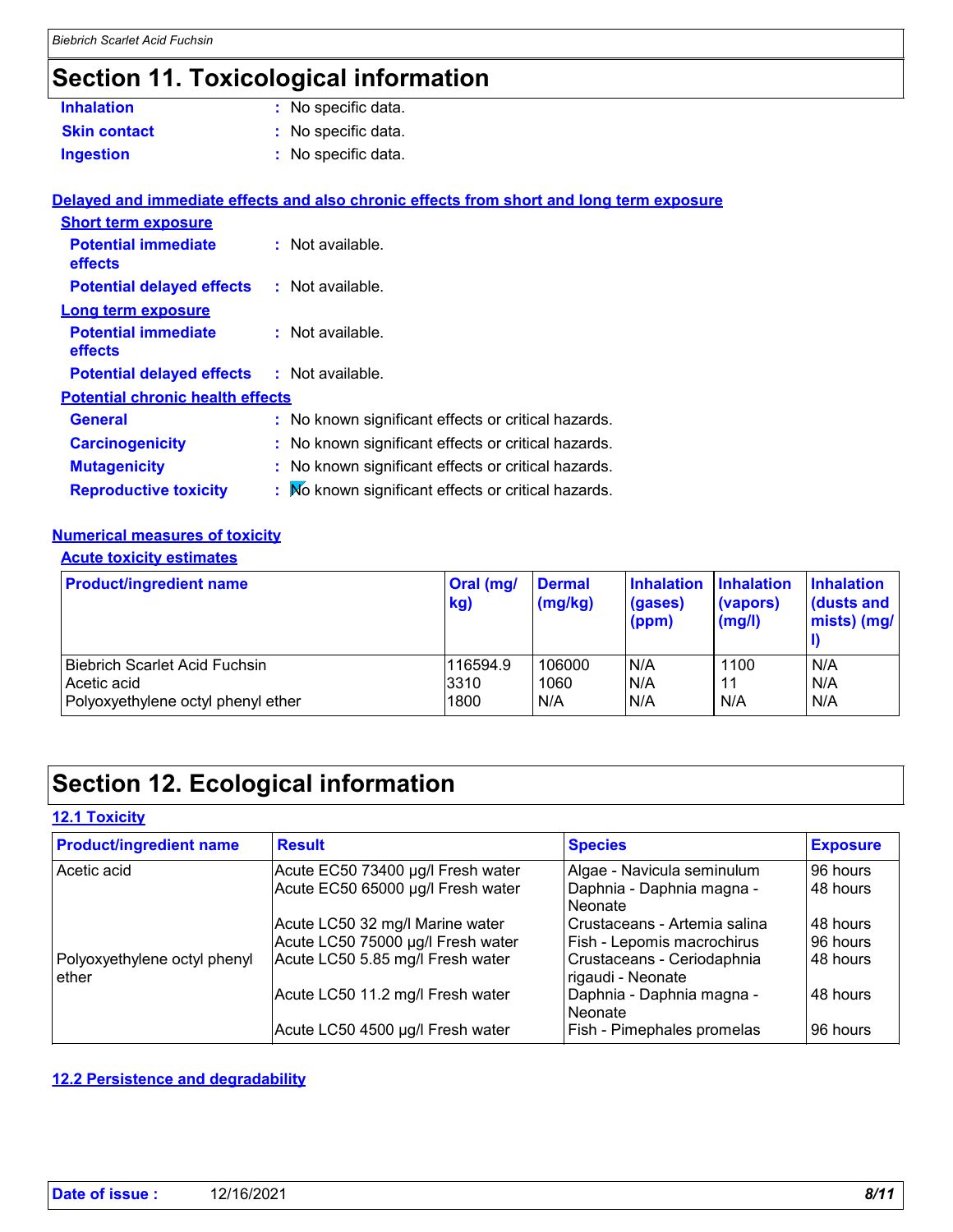# **Section 12. Ecological information**

| <b>Product/ingredient name</b>                       | <b>Aquatic half-life</b> | <b>Photolysis</b> | Biodegradability   |  |
|------------------------------------------------------|--------------------------|-------------------|--------------------|--|
| Acetic acid<br>Polyoxyethylene octyl phenyl<br>ether |                          |                   | Readily<br>Readily |  |

#### **12.3 Bioaccumulative potential**

| <b>Product/ingredient name</b>                       | $\mathsf{LogP}_\mathsf{ow}$ | <b>BCF</b> | <b>Potential</b> |
|------------------------------------------------------|-----------------------------|------------|------------------|
| Acetic acid<br>Polyoxyethylene octyl phenyl<br>ether | $-0.17$<br>4.86             | 3.16       | low<br>high      |

#### **12.4 Mobility in soil**

**Soil/water partition coefficient (KOC) :** Not available.

# **Section 13. Disposal considerations**

#### **13.1 Waste treatment methods**

| <b>Disposal methods</b> | : The generation of waste should be avoided or minimized wherever possible. Disposal of<br>this product, solutions and any by-products should at all times comply with the<br>requirements of environmental protection and waste disposal legislation and any<br>regional local authority requirements. Dispose of surplus and non-recyclable products<br>via a licensed waste disposal contractor. Waste should not be disposed of untreated to<br>the sewer unless fully compliant with the requirements of all authorities with jurisdiction.<br>Waste packaging should be recycled. Incineration or landfill should only be considered<br>when recycling is not feasible. This material and its container must be disposed of in a<br>safe way. Care should be taken when handling emptied containers that have not been<br>cleaned or rinsed out. Empty containers or liners may retain some product residues.<br>Avoid dispersal of spilled material and runoff and contact with soil, waterways, drains |
|-------------------------|----------------------------------------------------------------------------------------------------------------------------------------------------------------------------------------------------------------------------------------------------------------------------------------------------------------------------------------------------------------------------------------------------------------------------------------------------------------------------------------------------------------------------------------------------------------------------------------------------------------------------------------------------------------------------------------------------------------------------------------------------------------------------------------------------------------------------------------------------------------------------------------------------------------------------------------------------------------------------------------------------------------|
|                         | and sewers.                                                                                                                                                                                                                                                                                                                                                                                                                                                                                                                                                                                                                                                                                                                                                                                                                                                                                                                                                                                                    |

**Disposal should be in accordance with applicable regional, national and local laws and regulations. Local regulations may be more stringent than regional or national requirements.**

**The information presented below only applies to the material as supplied. The identification based on characteristic(s) or listing may not apply if the material has been used or otherwise contaminated. It is the responsibility of the waste generator to determine the toxicity and physical properties of the material generated to determine the proper waste identification and disposal methods in compliance with applicable regulations.**

**Refer to Section 7: HANDLING AND STORAGE and Section 8: EXPOSURE CONTROLS/PERSONAL PROTECTION for additional handling information and protection of employees.**

# **Section 14. Transport information**

**DOT / TDG / Mexico / IMDG / :** Not regulated. **IATA**

**Special precautions for user Transport within user's premises:** always transport in closed containers that are **:** upright and secure. Ensure that persons transporting the product know what to do in the event of an accident or spillage.

**Transport in bulk according :** Not available. **to IMO instruments**

**Date of issue :** 12/16/2021 *9/11*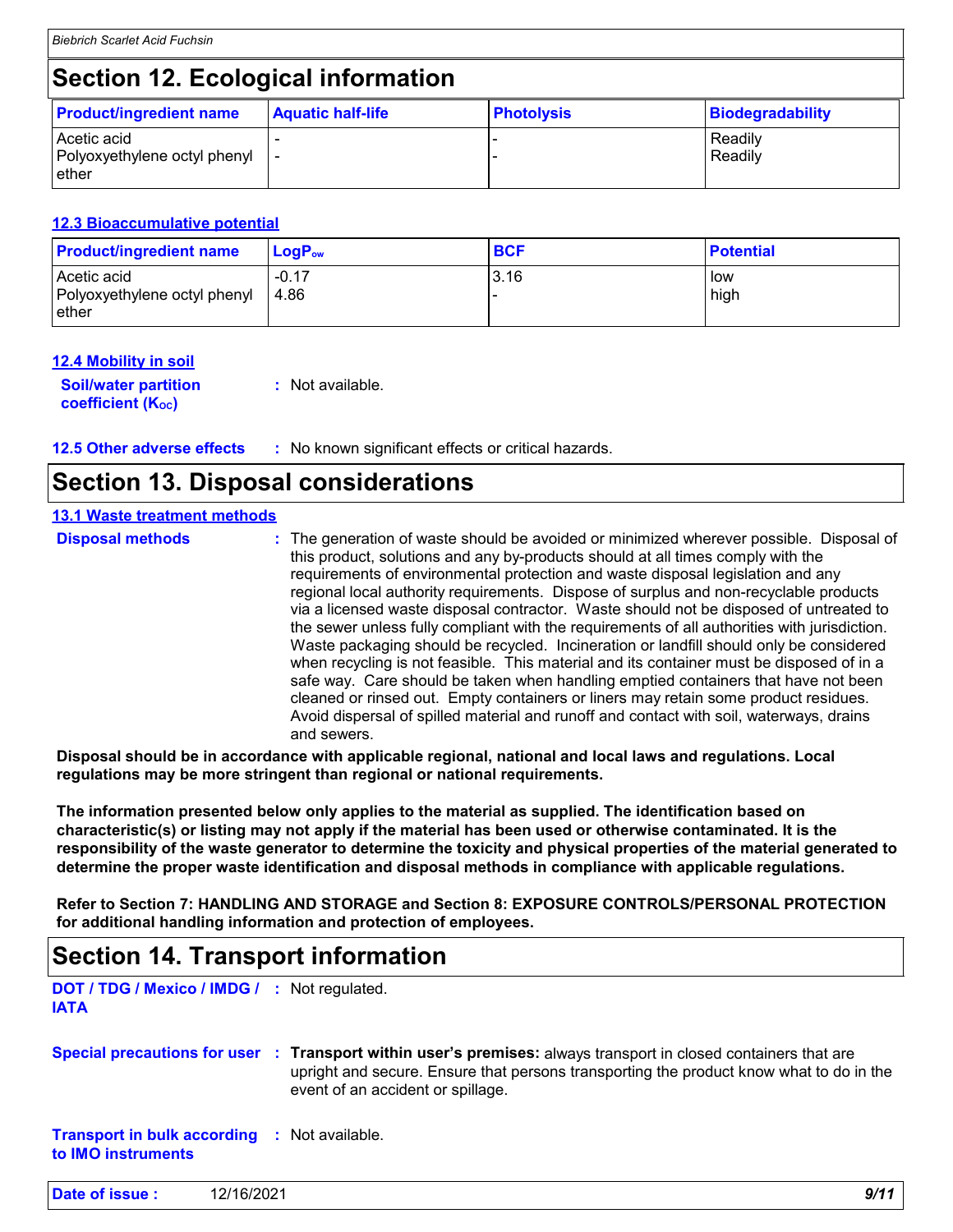# **Section 15. Regulatory information**

|                                 |                                                                                                         |  |                                        | 15.1 Safety, health and environmental regulations/legislation specific for the substance or mixture                                                                                                                                                                                                                                                                                                                    |  |
|---------------------------------|---------------------------------------------------------------------------------------------------------|--|----------------------------------------|------------------------------------------------------------------------------------------------------------------------------------------------------------------------------------------------------------------------------------------------------------------------------------------------------------------------------------------------------------------------------------------------------------------------|--|
| <b>U.S. Federal regulations</b> |                                                                                                         |  |                                        | : TSCA 8(a) PAIR: Polyoxyethylene octyl phenyl ether                                                                                                                                                                                                                                                                                                                                                                   |  |
|                                 |                                                                                                         |  |                                        | TSCA 8(a) CDR Exempt/Partial exemption: Not determined                                                                                                                                                                                                                                                                                                                                                                 |  |
|                                 |                                                                                                         |  | Clean Water Act (CWA) 311: Acetic acid |                                                                                                                                                                                                                                                                                                                                                                                                                        |  |
|                                 |                                                                                                         |  |                                        |                                                                                                                                                                                                                                                                                                                                                                                                                        |  |
|                                 | <b>Clean Air Act Section 112 : Not listed</b><br>(b) Hazardous Air<br><b>Pollutants (HAPs)</b>          |  |                                        |                                                                                                                                                                                                                                                                                                                                                                                                                        |  |
|                                 | <b>Clean Air Act Section 602</b><br><b>Class I Substances</b>                                           |  | : Not listed                           |                                                                                                                                                                                                                                                                                                                                                                                                                        |  |
|                                 | <b>Clean Air Act Section 602</b><br><b>Class II Substances</b>                                          |  | : Not listed                           |                                                                                                                                                                                                                                                                                                                                                                                                                        |  |
|                                 | <b>DEA List I Chemicals</b><br>(Precursor Chemicals)                                                    |  | : Not listed                           |                                                                                                                                                                                                                                                                                                                                                                                                                        |  |
|                                 | <b>DEA List II Chemicals</b><br><b>(Essential Chemicals)</b>                                            |  | : Not listed                           |                                                                                                                                                                                                                                                                                                                                                                                                                        |  |
|                                 | <b>SARA 302/304</b>                                                                                     |  |                                        |                                                                                                                                                                                                                                                                                                                                                                                                                        |  |
|                                 | <b>Composition/information on ingredients</b>                                                           |  |                                        |                                                                                                                                                                                                                                                                                                                                                                                                                        |  |
|                                 | No products were found.                                                                                 |  |                                        |                                                                                                                                                                                                                                                                                                                                                                                                                        |  |
|                                 | <b>SARA 304 RQ</b>                                                                                      |  | : Not applicable.                      |                                                                                                                                                                                                                                                                                                                                                                                                                        |  |
|                                 | <b>SARA 311/312</b>                                                                                     |  |                                        |                                                                                                                                                                                                                                                                                                                                                                                                                        |  |
|                                 | <b>Classification</b>                                                                                   |  | : EYE IRRITATION - Category 2A         |                                                                                                                                                                                                                                                                                                                                                                                                                        |  |
|                                 | <b>Composition/information on ingredients</b>                                                           |  |                                        |                                                                                                                                                                                                                                                                                                                                                                                                                        |  |
|                                 | <b>Name</b>                                                                                             |  | $\frac{9}{6}$                          | <b>Classification</b>                                                                                                                                                                                                                                                                                                                                                                                                  |  |
|                                 | Acetic acid                                                                                             |  | $≤2.3$                                 | FLAMMABLE LIQUIDS - Category 3                                                                                                                                                                                                                                                                                                                                                                                         |  |
|                                 | Polyoxyethylene octyl phenyl<br>ether                                                                   |  | ≤2.3                                   | ACUTE TOXICITY (dermal) - Category 4<br><b>ACUTE TOXICITY (inhalation) - Category 4</b><br>SKIN CORROSION - Category 1A<br>SERIOUS EYE DAMAGE - Category 1<br>HNOC - Corrosive to digestive tract [severe]<br>ACUTE TOXICITY (oral) - Category 4<br>SKIN IRRITATION - Category 2<br>SERIOUS EYE DAMAGE - Category 1<br>SPECIFIC TARGET ORGAN TOXICITY (SINGLE EXPOSURE) (Respiratory tract<br>irritation) - Category 3 |  |
|                                 |                                                                                                         |  |                                        |                                                                                                                                                                                                                                                                                                                                                                                                                        |  |
|                                 | <b>State regulations</b><br><b>Massachusetts</b>                                                        |  |                                        |                                                                                                                                                                                                                                                                                                                                                                                                                        |  |
|                                 | <b>New York</b>                                                                                         |  |                                        | : The following components are listed: ACETIC ACID; ACETIC ACID GLACIAL<br>The following components are listed: Acetic acid                                                                                                                                                                                                                                                                                            |  |
|                                 | <b>New Jersey</b>                                                                                       |  |                                        | The following components are listed: ACETIC ACID; ETHANOIC ACID                                                                                                                                                                                                                                                                                                                                                        |  |
|                                 | <b>Pennsylvania</b>                                                                                     |  | <b>SOLUTIONS</b>                       | The following components are listed: ACETIC ACID; ACETIC ACID, WATER                                                                                                                                                                                                                                                                                                                                                   |  |
|                                 | <b>California Prop. 65</b>                                                                              |  |                                        |                                                                                                                                                                                                                                                                                                                                                                                                                        |  |
|                                 |                                                                                                         |  |                                        | This product does not require a Safe Harbor warning under California Prop. 65.                                                                                                                                                                                                                                                                                                                                         |  |
|                                 |                                                                                                         |  |                                        |                                                                                                                                                                                                                                                                                                                                                                                                                        |  |
|                                 | <b>International requlations</b>                                                                        |  |                                        |                                                                                                                                                                                                                                                                                                                                                                                                                        |  |
|                                 | <b>Chemical Weapon Convention List Schedules I, II &amp; III Chemicals</b><br>Not listed.               |  |                                        |                                                                                                                                                                                                                                                                                                                                                                                                                        |  |
|                                 | <b>Montreal Protocol</b><br>Not listed.<br><b>Stockholm Convention on Persistent Organic Pollutants</b> |  |                                        |                                                                                                                                                                                                                                                                                                                                                                                                                        |  |

**Date of issue :** 12/16/2021 **10/11 10/11**